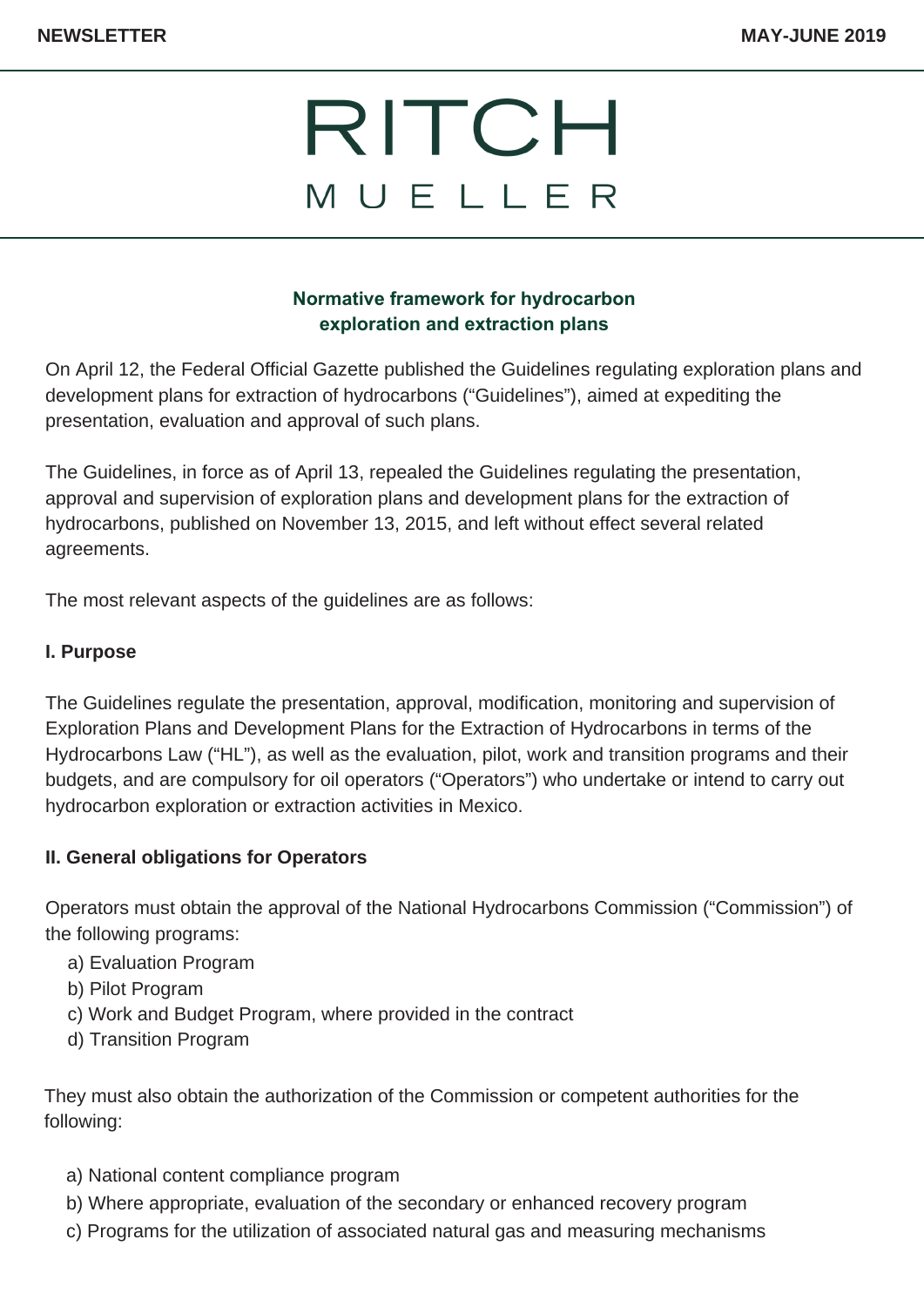### **III. Exploration Plan and Development Plan for Extraction. General rules.**

Requests for approval of plans must include the technical-economic information described in the annexes issued along the Guidelines and will be resolved by the Commission within a period no longer than 85 calendar days, extendable for 8 working days upon request of the Operator. In case of prevention to rectify the information, such deadline will be suspended until data is delivered correctly. In the absence of a resolution, it will be understood in favorable terms.

Operators may request approval for the modification of a plan as long as any of the scenarios provided for in the Guidelines to that end have actualized. Such approval is necessary for the execution of modifications. The Commission will decide on the request during the following 35 working days, extendable for 5 more days. In case of prevention, deadline will be suspended until the information is rectified. Absence of resolution will be considered as issued in favorable terms.

The Guidelines set out criteria that the Commission shall take into account when assessing the Exploration Plans and Development Plans for Extraction, as well as the circumstances under which modifications are appropriate.

As for Work and Budget Programs, Operators must comply with terms provided in contracts and assignations and, in the absence of a deadline, the Guidelines provide the conditions for their delivery, as well as the scope of their content. They also define those cases in which Work and Budget Programs may be modified, and cases in which a request for approval or simply a notice to the Commission is required.

## **IV. Relevant aspects of the Exploration Plan**

#### **Elements y modification**

The Exploration Plan must include, among other elements:

a) Assessment of hydrocarbon potential, where the purpose of the plan is to estimate hydrocarbon volumes in undiscovered accumulations, as well as to identify exploratory opportunities in the contractual or assignation area.

b) Incorporation of reserves when conducting exploratory studies for the identification of exploratory prospects.

c) Characterization and delimitation, where there is a discovery in the contractual or assignment area that has to be evaluated or reassessed in order to determine whether the discovery may be commercial.

The Guidelines provide the framework for the modification of the Exploration Plan, the request that Operators must submit and criteria for determining if it is appropriate.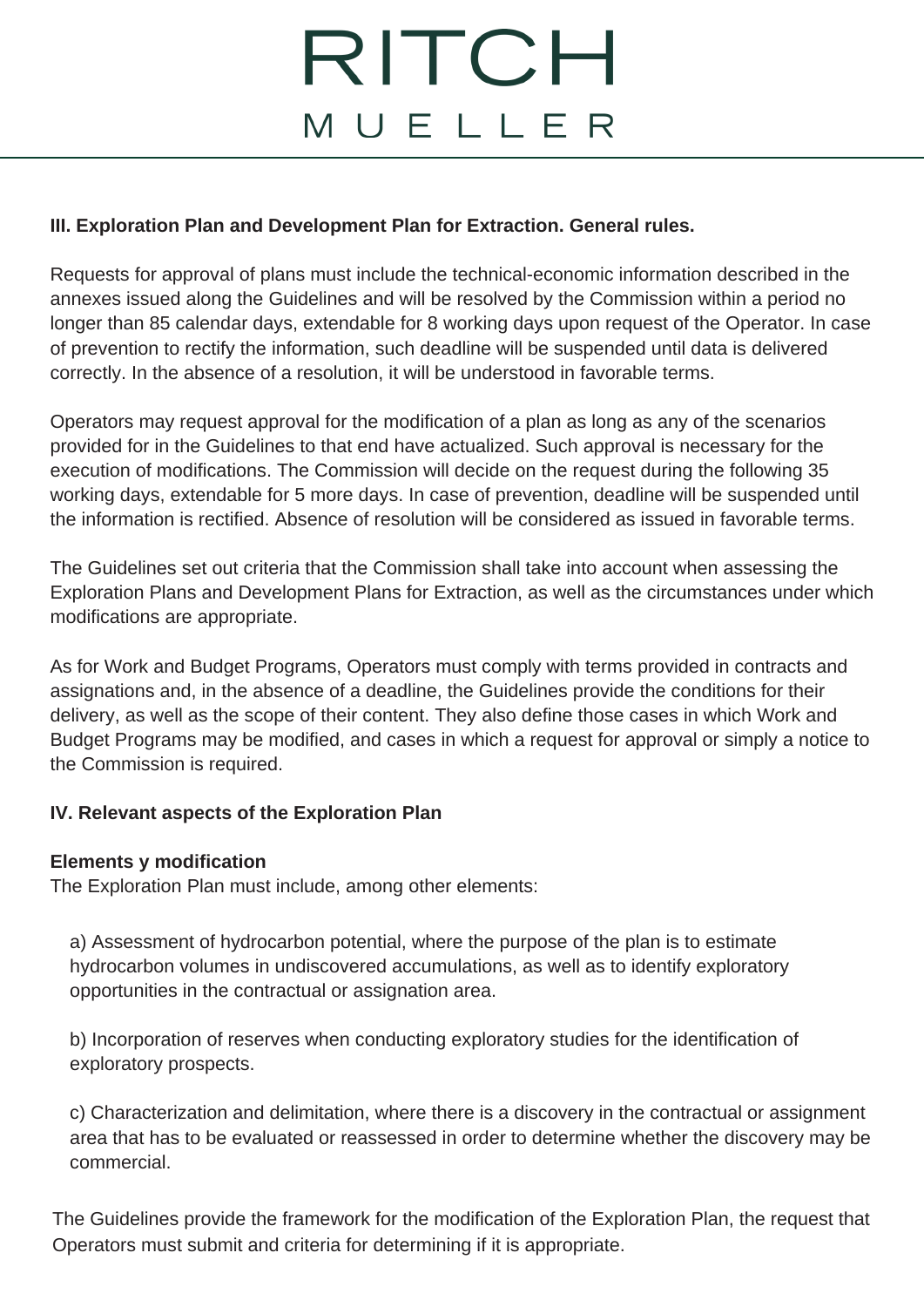### **Reserve incorporation / characterization and delimitation**

In the event of a discovery, the Operator must notify the Commission, which must confirm it. Similarly, the Operator shall apply for approval of an Evaluation Program, without prejudice to the continuation of activities of the Exploration Plan. As a result of the Evaluation Program, the Operator will report the size, extent, volume and productive potential of the discovery. Any Operator who intends to carry out early production activities should request approval of a Transition Program from the Commission.

### **Declaration of commercial discovery**

On the basis of the evaluation, the Operator shall inform the Commission if the discovery may be considered commercial and, where appropriate, the intention to develop it. The area of development will be approved in the resolution on the Development Plan for Extraction and must include the discoveries declared as commercial.

### **V. Relevant aspects of the Development Plan for Extraction**

### **Elements and modification of the Development Plan for Extraction**

The plan must detail activities to maximize the recovery factor and the attainment of the largest volume of hydrocarbons in the long term under economically viable conditions, as well as efficient handling and measurement of hydrocarbons and the use of natural gas.

Operators who, during the development for extraction, require executing exploration activities, must also submit the Exploration Plan, provided that the contract or assignment allows for it.

To ensure the continuity of the production of hydrocarbons in assignation areas where a contract migration is requested, operators shall submit a Development Plan for Extraction compatible with such migration.

As with the Exploration Plan, the Guidelines set forth the requirements to modify the Development Plan for Extraction, and the conditions under which it may proceed.

#### **Transition Programs**

The Guidelines provide for three types or Transition Programs to ensure continuity of hydrocarbon production:

a) Transition Program related to a migration process in assigned areas for which a migration to contract is requested.

b) Transition Program associated to a bidding process for exploration and extraction.

c) Transition Program linked to an Evaluation Program allowing the Operator to carry out early production activities.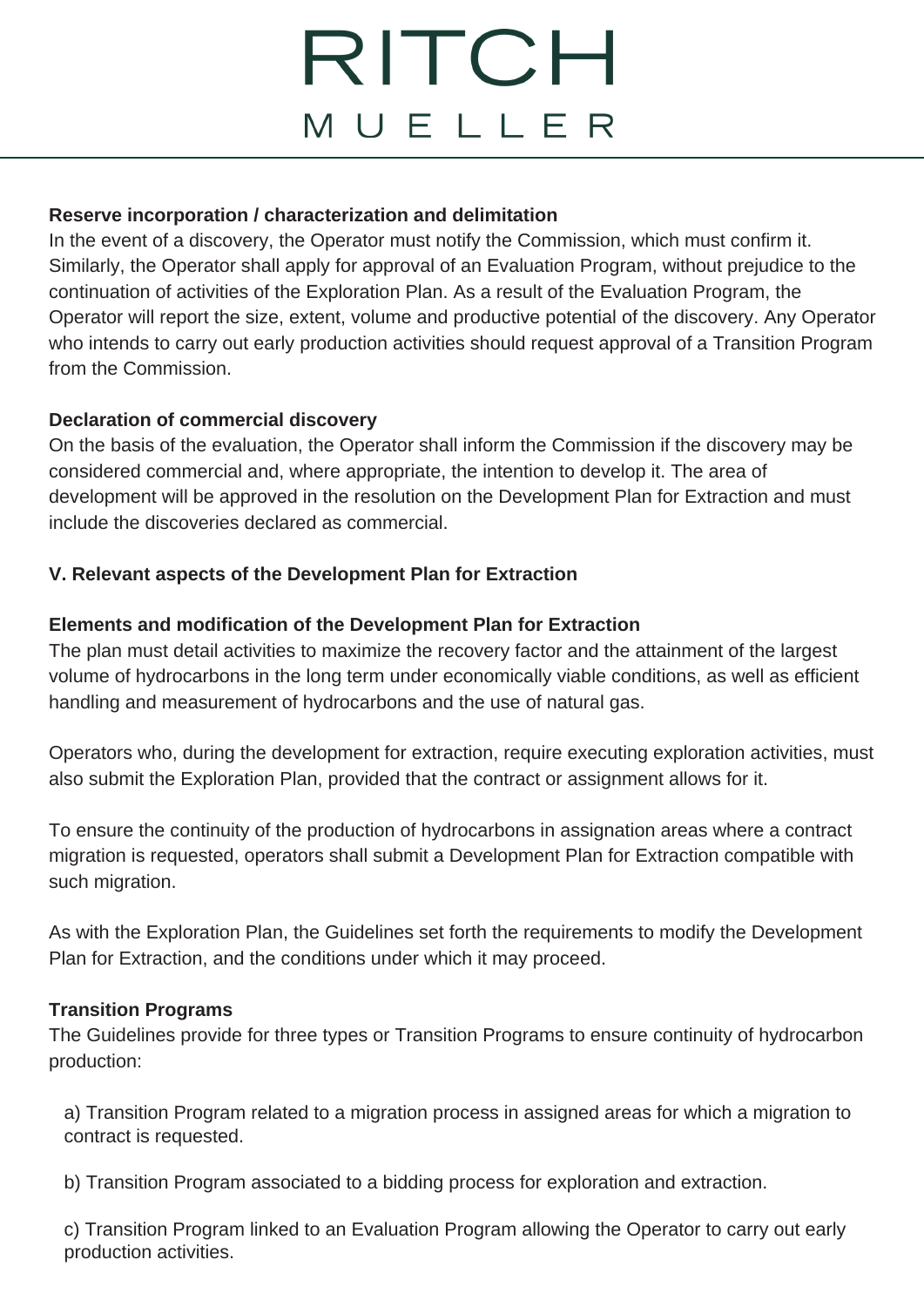The Guidelines lay down the requirements for such programs, the criteria for their evaluation and rules for their approval.

### **VI. Unconventional Deposit Plans**

Unconventional Deposit Plans may cover part or the totality of the exploration process and involve the following:

a) Evaluation of hydrocarbon potential in undiscovered accumulations and identification of areas of interest.

b) Incorporation of reserves, in case of exploratory studies that aim to identify areas that may be drilled within the areas of interest.

c) Characterization in an unconventional deposit, in case of a discovery that needs to be evaluated to determine if it is commercial.

Operators may carry out early production activities during the implementation of the Exploration Plan of Unconventional Deposits provided that they have been included in the submission of such plan.

In this case, the Guidelines also set forth the requirements for modifying the plan, as well as the conditions for it to proceed.

## **Reserve incorporation / characterization and delimitation**

In the event of a discovery in an unconventional deposit, the Operator must notify the Commission and request for approval of a Pilot Program to determine its commerciality.

Operators may carry out the early production during the implementation of the Pilot Program as long as it has been considered in the presentation of such program and exclusively in wells drilled under it.

Once the Pilot Program is completed, Operators shall submit an evaluation report specifying the dimensions, extension, volume and productive potential of the discovery.

## **Declaration of commercial discovery**

Based on the results of the Pilot Program, the Operator must inform the Commission whether the discovery should be considered commercial. The development area will be approved when the Commission settles the Development Plan for the Extraction of Unconventional Deposits and will include the evaluated discoveries.